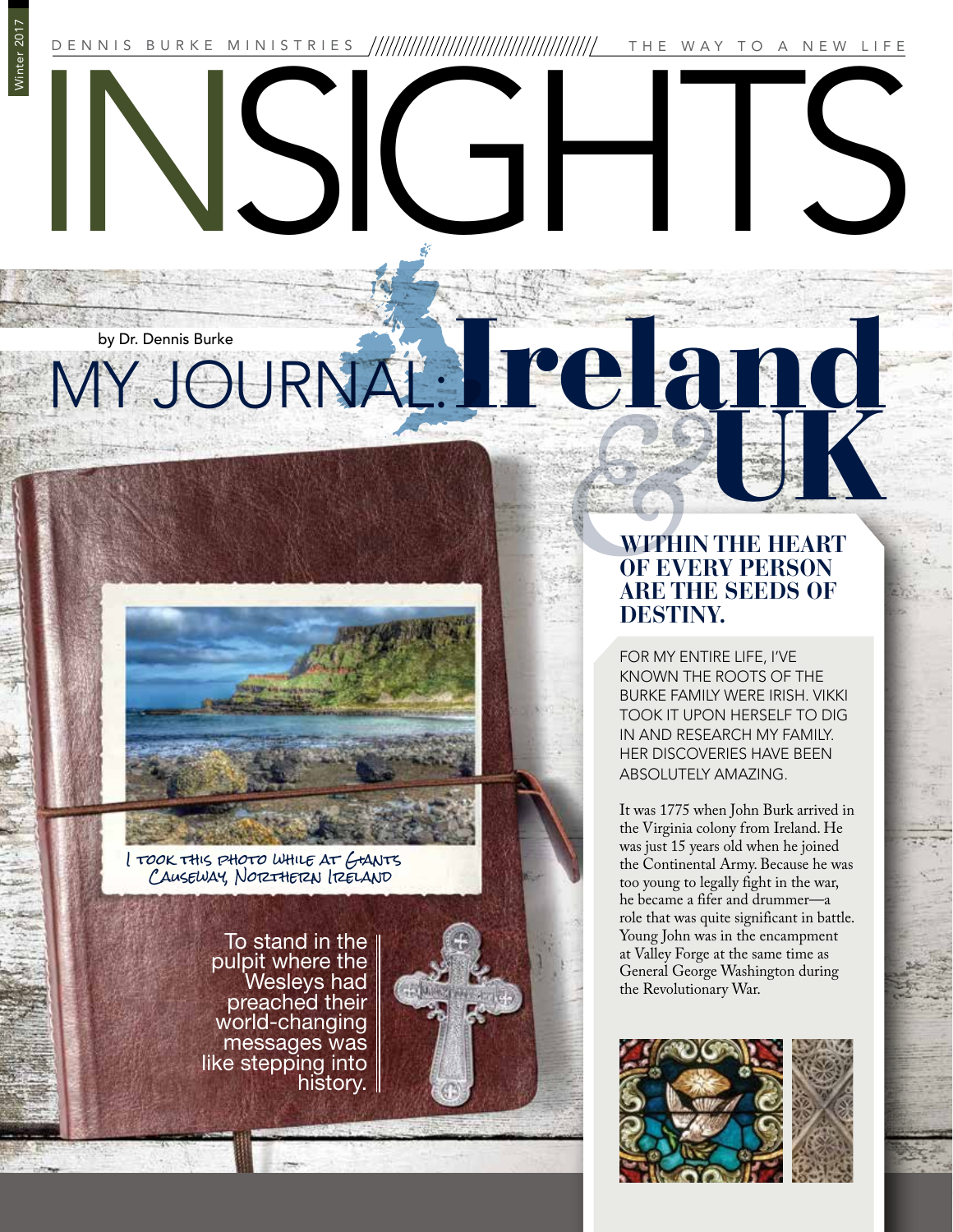

Here we stand at the simple memorial where history was made. Paul and me<br>at the memorial of prayer.

The awareness of my deep<br>The awareness of my deep<br>The awareness of my deep<br>The awareness of my deep<br>The awareness of my deep roots in Ireland gave me a sense of destiny that continued to unfold while I traveled through the Emerald Isle for the first time. When I stepped into the church in Ballymena, Northern Ireland, for the first of a series of meetings, I knew the Holy Spirit had brought me to this island with a message of faith and grace. I was in the land of my ancestors and on an assignment to bring the message of the Gospel that has defined my life.

> There are very deep Gospel roots in Northern Ireland. One of the most notable moves of God in history, the 1859 Ulster Revival, took place there, just miles away from Ballymena.

Four men joined together in a small schoolhouse near the village of Kells and began to pray that God would move in their land. God answered their prayers, and tens of thousands of peoples responded to God and were born again as a result. There were reports of multitudes of people lying in the fields, seeking God and experiencing the power of the Holy Spirit near that schoolhouse where it all began.

As my friend and host, Pastor Paul Brady, explained, "Those four young men held fast in prayer, and it wasn't that long before there was an outpouring that radically shifted the spiritual climate of Ulster. People were falling out in the power of the Holy Spirit. The whole region was swept into and caught up in a move of God. In one year there were over 100,000 people born again and swept gloriously into the Kingdom of God!"

During my visit, Paul and I went to the very place where these four men began to pray. What is now a simple stone marker was the birthplace of a move of the Holy Spirit that shook a nation. at the memorial of prayer. As I stood there, I could sense scenes of the Gospels. 1 how important it is to yield to the Spirit's promptings. They can be the seeds of such powerful results. Those men's prayers became the catalyst that God used in such a mighty way.

> During those first meetings in Northern Ireland at Living Rivers Church in Ballymena (founded in 1999 by Pastors Paul and Karen Brady and today pastored by Roy and Lynne Stewart), there was such a sweet and extraordinary presence of God. It was so thrilling to bring the ministry to this church and have God use these meetings in such a dramatic way. This is a brief testimony from the pastors of the church:

> It was such a joy for us to have the tremendous privilege of hosting Dr. Dennis Burke at Living Rivers Church. Dr. Burke's unique style of humor and yet depth of ministry was received by all. The Holy Spirit-led teaching equipped many over the three nights of ministry…. We were encouraged to step up and step into the call that is upon our lives, picking up the mantles that are available and actually partnering with God…. We believe that an impartation of the grace of God for the next season in our nation was released to see Ireland changed into a landscape of God's

glory. The three nights were both refreshing and impacting!

The spiritual heritage throughout both Ireland and Northern Ireland is unmistakable. For instance, after the Ballymena meetings, Paul accompanied me to Dublin, where we visited Trinity College, a venerable institution of learning that is more than 500 years old. Trinity is also the home of the Book of Kells, a 9th-century Gospel manuscript intricately illustrated and written in Latin. It is a magnificent book that ancient scribes willingly gave decades of their lives to meticulously create, filling each page with priceless and unique art depicting the people and scenes of the Gospels. 1

Leaving Dublin, I traveled south to the Irish coastal town of Arklow. There I



ministered with Pastor Solomon Aroboto. My one night there was a very powerful time in the Word and the power

of the Holy Spirit. As I ministered to numerous pastors and leaders, there was a very deep impartation of the Holy Spirit. Without question, that night will bear long-lasting fruit for Ireland.

Not far from Arklow is Glendalough, a monastic community of worship and learning founded in the 6th century, where this ancient church bears silent witness to the site's rich heritage as a spiritual center for more than 500 years in the early centuries AD. <mark>2</mark>

The spiritual fires of the Holy Spirit are burning across the entire Emerald Isle. I believe God has set in motion the beginning of the greatest outpouring this land has ever known. But this time it will not be in an isolated region. I believe this move of the Holy Spirit will break out in multiple nations around the globe!

When I finished my time in this amazing land, I traveled to England.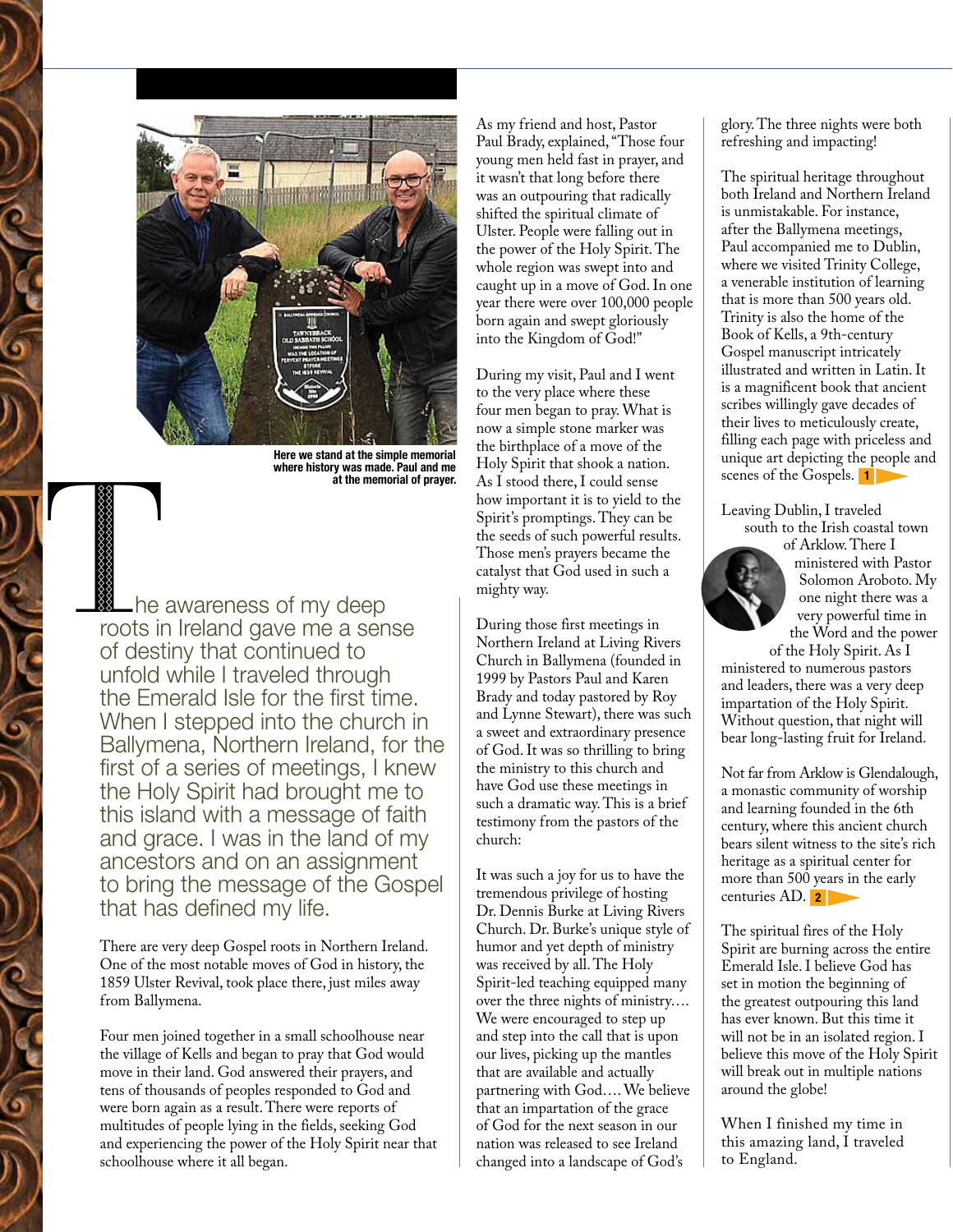## Ireland & UK

2

In England, I ministered at Carmel Centre Bristol, a cutting-edge church founded by Gerri and Michelle Di Somma more than 20 years ago and pastored today by Sean and Michelle Leask. There was a tremendous freedom for the Holy Spirit to minister in my meetings. There was an anointing to minister to people who had been affected by addictions as well as by a suicide in their family. So many people were changed by the power of God.

Bristol is also the birthplace of the Methodist Church. While there, I visited the very first Methodist Church where John and Charles Wesley proclaimed the Gospel in the 1700s.

To stand in the pulpit where the Wesleys had preached their world-changing messages was like stepping into history. The messages that shook the world thundered from this pulpit. It was exhilarating. As I stood there, the Holy Spirit stirred in me the importance of proclaiming the Word. He reminded me that the Apostle Paul said the power of the Gospel is in the proclaiming of the Word (Romans 1:16; 15:19). God uses men and women today still — turning the world right-side-up with the power of the Word.

Walking through the rooms where the prayers that changed mankind were prayed, I could sense the presence of the Holy Spirit. So much had taken place in these rooms. The lingering of His presence was unmistakable. <mark>3&4</mark>

Bristol is also the home of another amazing ministry — George Muller's Home for Children. In 1836, this godly, loving man of faith established a home that ultimately would take in more than 2,000 orphans with more than 100 staff members at a time to help create an environment where God's love could shape these young lives. He trusted God for the provisions it would take to feed and care for

**these children. With the help of individual people and partners hearing from God to give to this work, Muller's home saw more than £90,000,000 (or \$115,000,000 in today's values) come to the ministry during his lifetime.** 

**Muller lived his life to be a beacon of light to the entire city of Bristol. He built the huge home for children on the city's highest ground in order to give everyone who lived there a view of the work for God's glory.**

**Witnessing for myself the faith and vision of this great patriarch of the Kingdom was aweinspiring. Walking in a God-given assignment brings the blessing.** 

**Muller's heart to see thousands of lives set on a course for Jesus rippled through generations. The ministry would continue to hear from many of those children years later as adults that their early years at Muller's Home for Children were the best years of their lives.** 

**Surrounded by the faith of this man and visiting his grave lit a fresh fire of faith in me. I realized anew that a single life devoted to God's assignment will make an eternal difference for multitudes of people—and will continue to impact people for God for generations to come.**  5 & 6

**The doors of ministry are open wide, and God has put these nations in my heart. In so many nations, there are people hungry for the revelation that comes through the teaching of His Word. In the ministry, it takes going as well as sending the Word. Our partners are such a vital part of sending the Word in power to fan the flames and stir the spirit of people in these nations.** 

**Every ministry must have partners who join them with vision to do their part in sending God's Word worldwide. Taking the message of the Word to the world takes** 

**enormous resources. You can help me as I take the Gospel to hungry and hurting people around the globe. When you do, God will make happen for you what you've helped make happen for His people. His Word is clear that your giving paves the way for His abundance to multiply in your life.** 

1



3 Photos 1-4 by Dennis Burke

## EVERY !TNER IS TAL AND IMPORTANT!

Will you help me in the cause of Jesus Christ to have a global and eternal impact in the lives of multitudes by becoming a partner?

dennisburkeministries.org visit the partners page

5 & 6

 $\overline{4}$